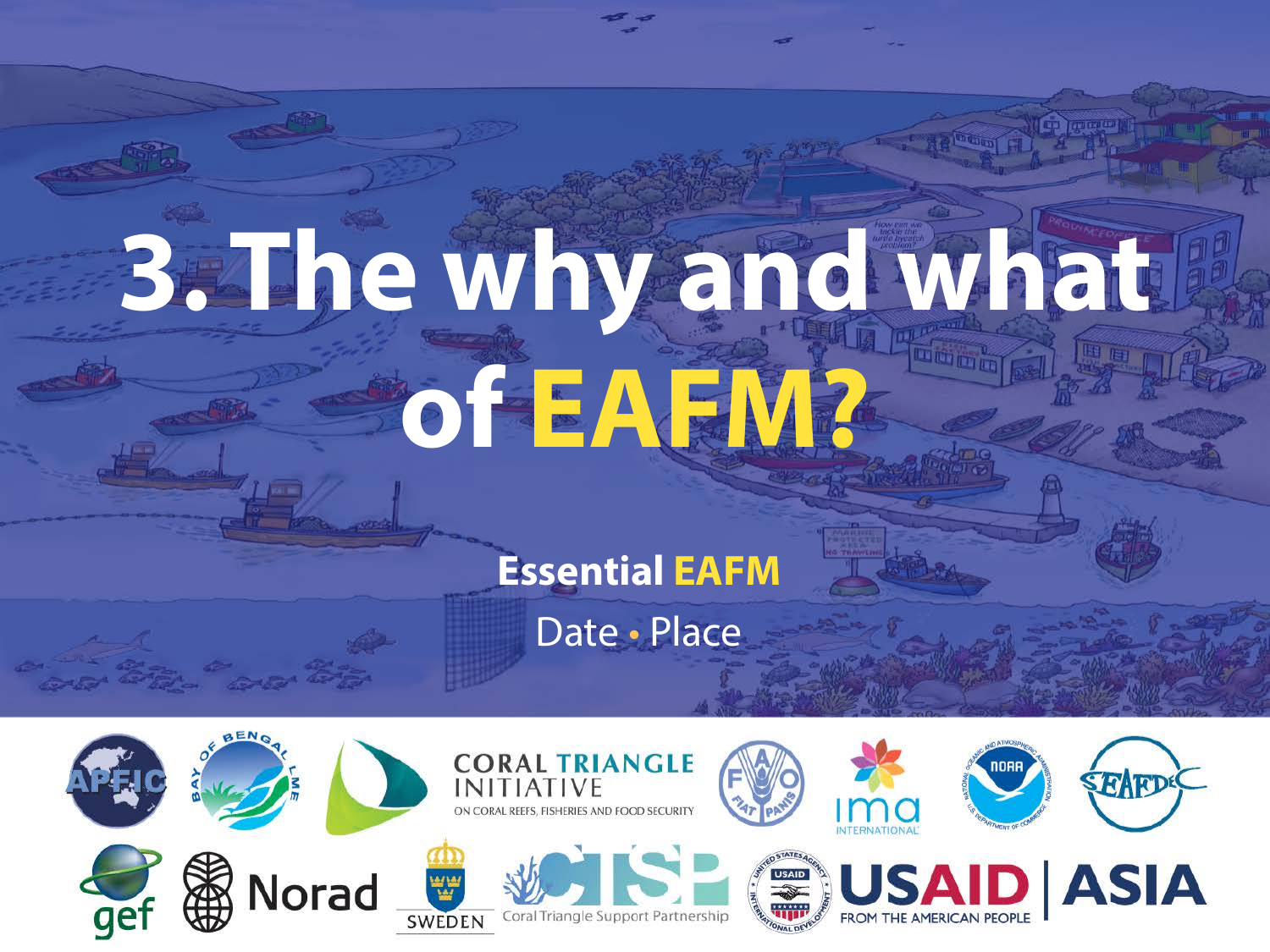## **Session objectives**

*After this session you will be able to:*

- Describe what EAFM is
- Explain the benefits of using an EAFM
- Explain how EAFM fits with other approaches
- Recognize the difficulty in dealing with multiple societal objectives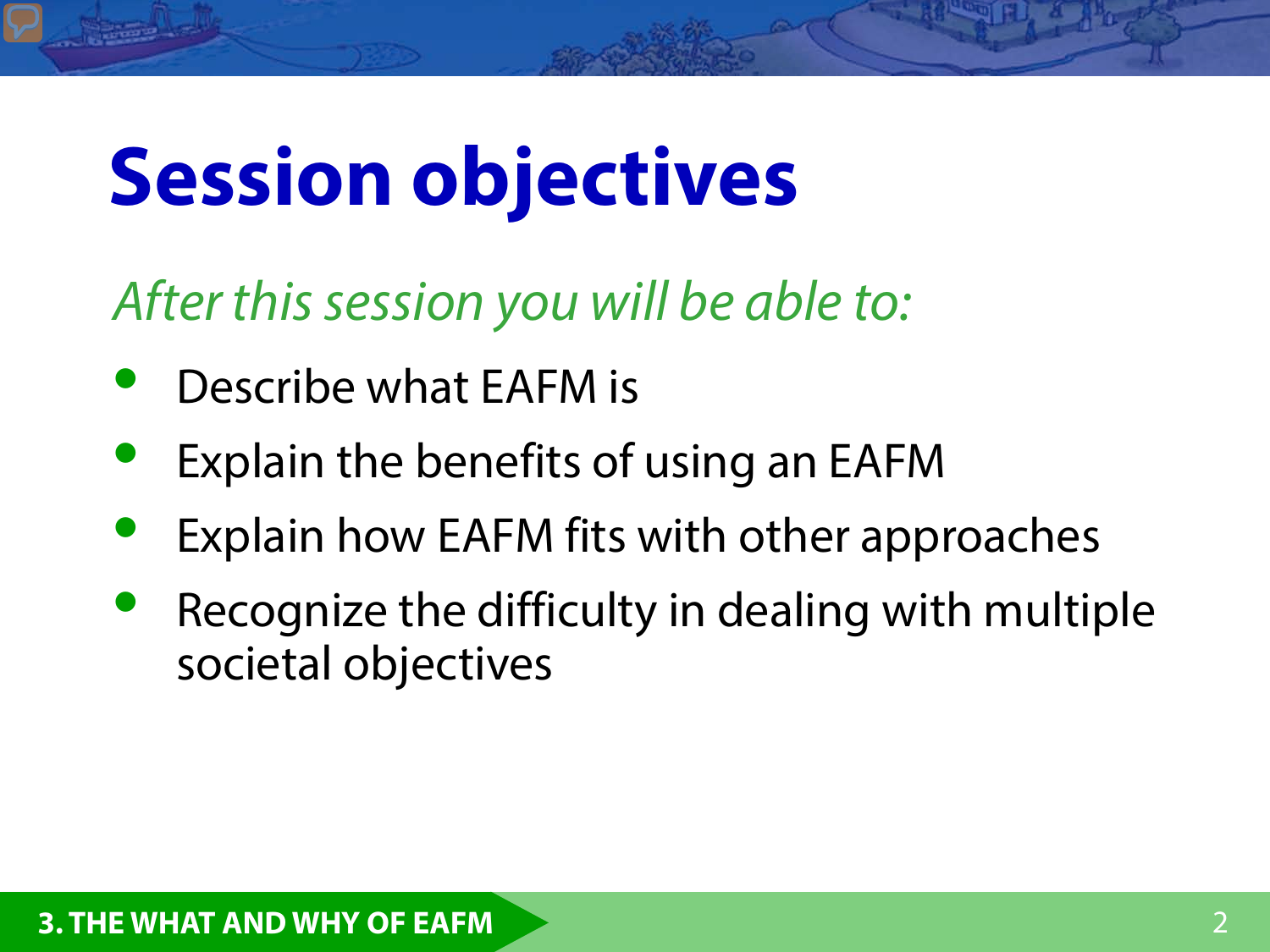## **What is EAFM**

**EAFM is simply the ecosystem approach (EA) applied to fisheries management (FM)**  $EAFM = EA + FM$ **i.e. a practical way to implement sustainable development and sustainably maximize the ecosystem benefits of a fishery system**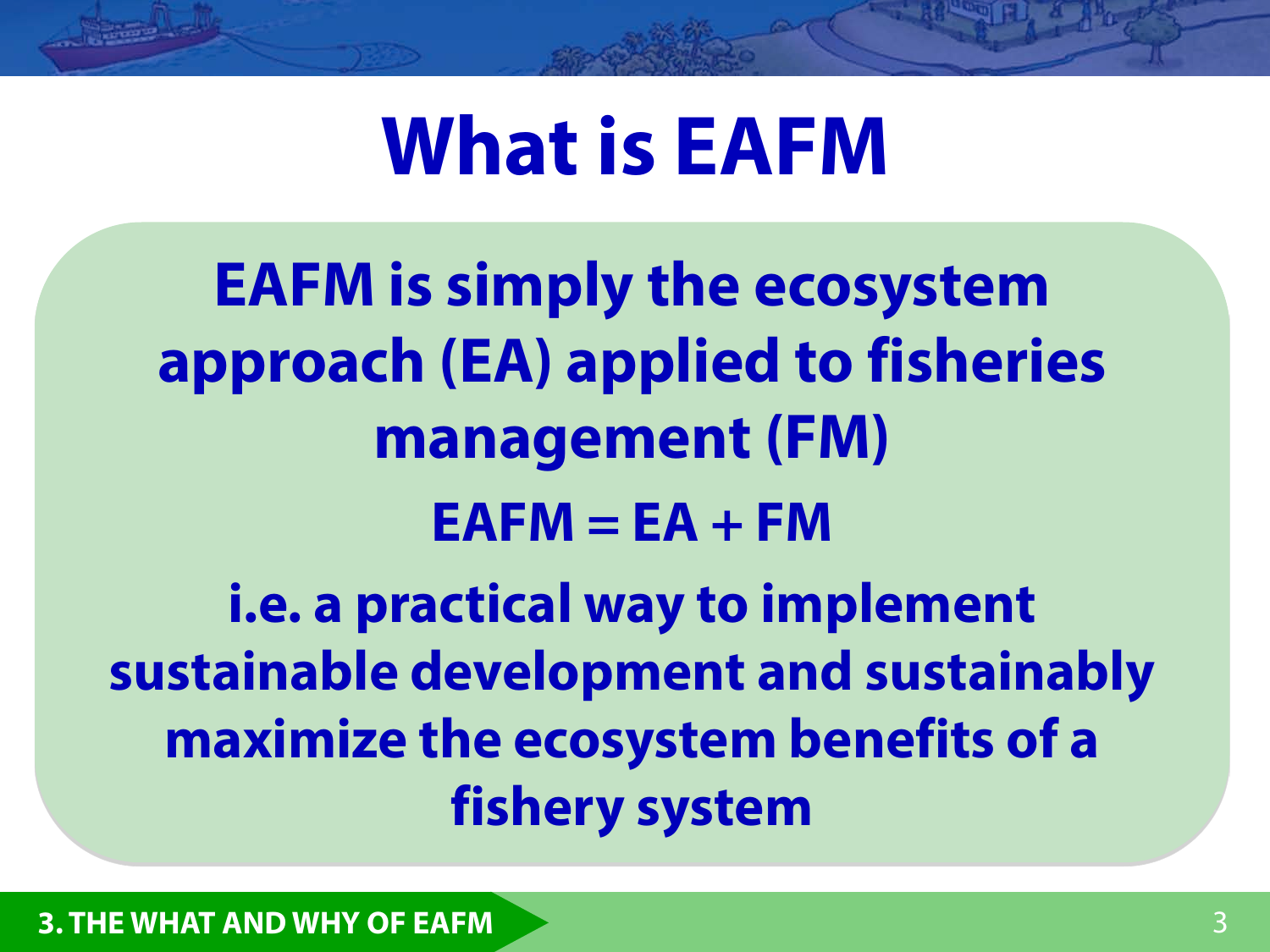

**3. THE WHAT AND WHY OF EAFM**

**County**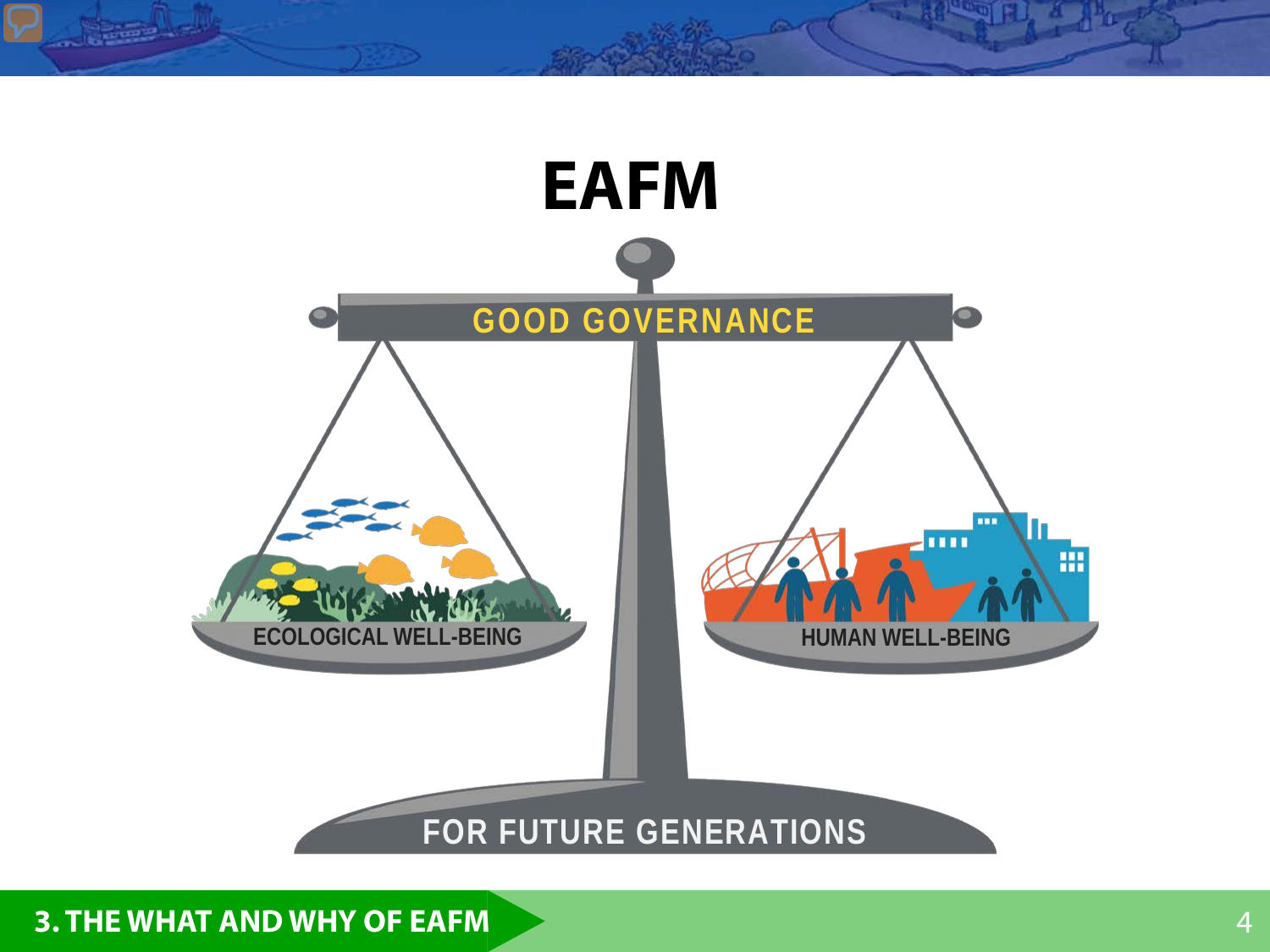## **Components of EAFM**



**Note: Ecological well-being = fish + environment**

#### **3. THE WHAT AND WHY OF EAFM**

**THE REAL PROPERTY**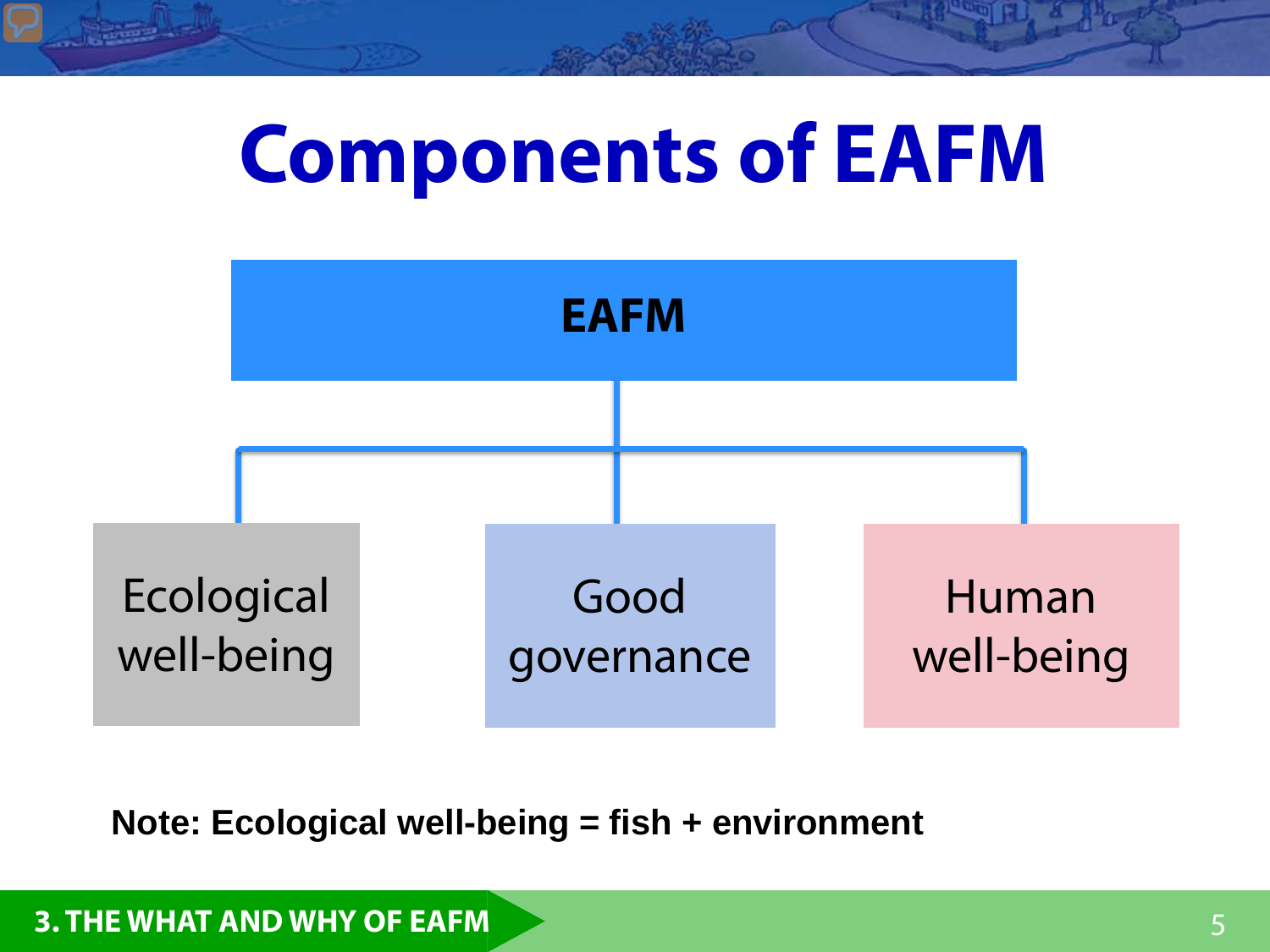## **EAFM builds on existing fisheries management : "the move towards EAFM"**

#### **EXISTING EAFM EAFM EAFM**

- target species
- fish focused
- production driven
- managed through control of fishing
- government driven

#### **EAFM**

- target and bycatch
- considers habitats
- fishery impacts on the ecosystem
- threats to the fishery from external factors
- good governance/ participatory
- socio-economic benefits

- integrated management across sectors
- multiple use management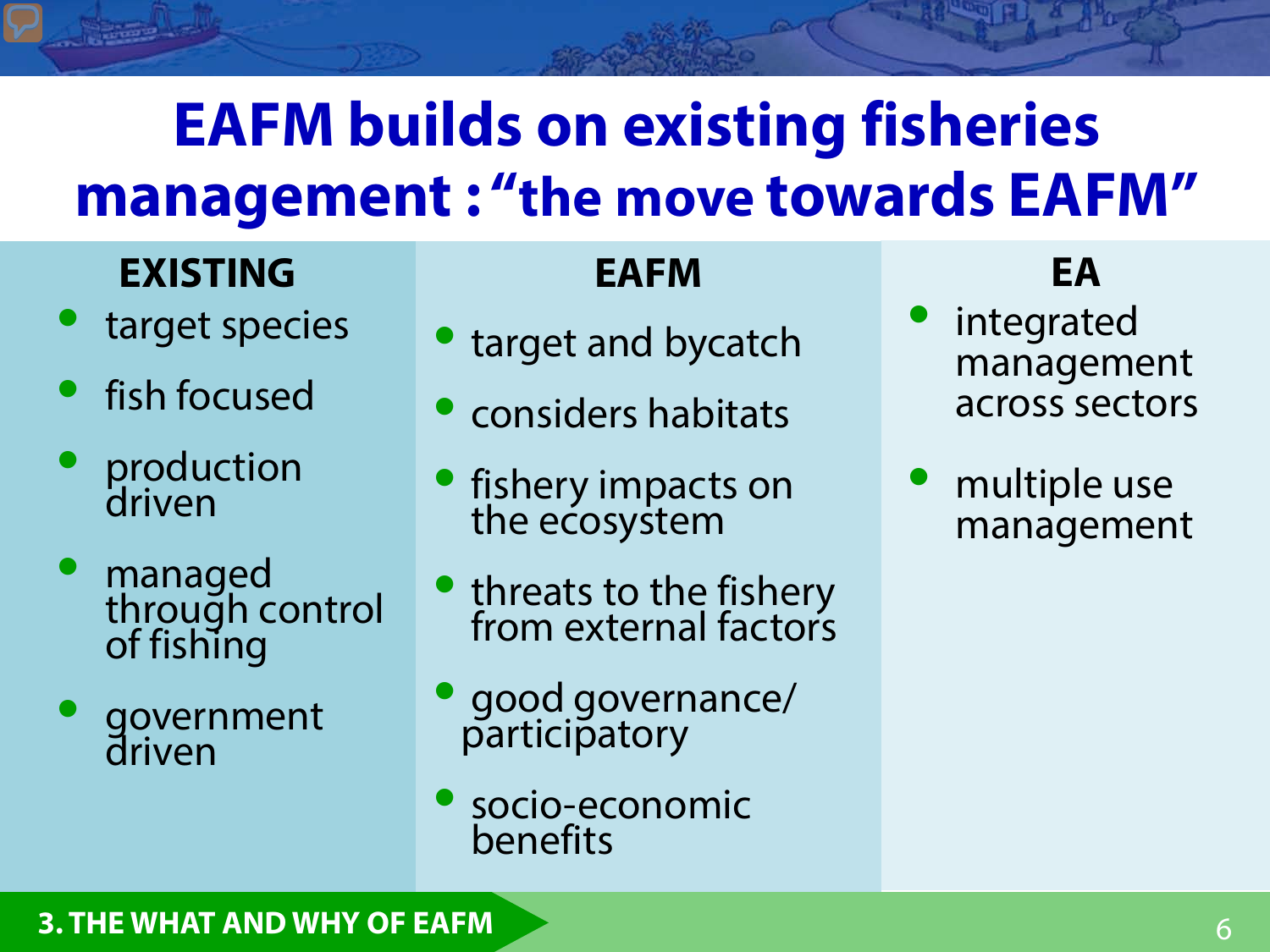## **Why EAFM?**

- Promotes broader consideration of the links between components in an ecosystem and fisheries;
- Facilitates trade-offs between different stakeholder's priorities, balancing human and ecological needs
- Increases stakeholder's participation better communication and trust

**3. THE WHAT AND WHY OF EAFM**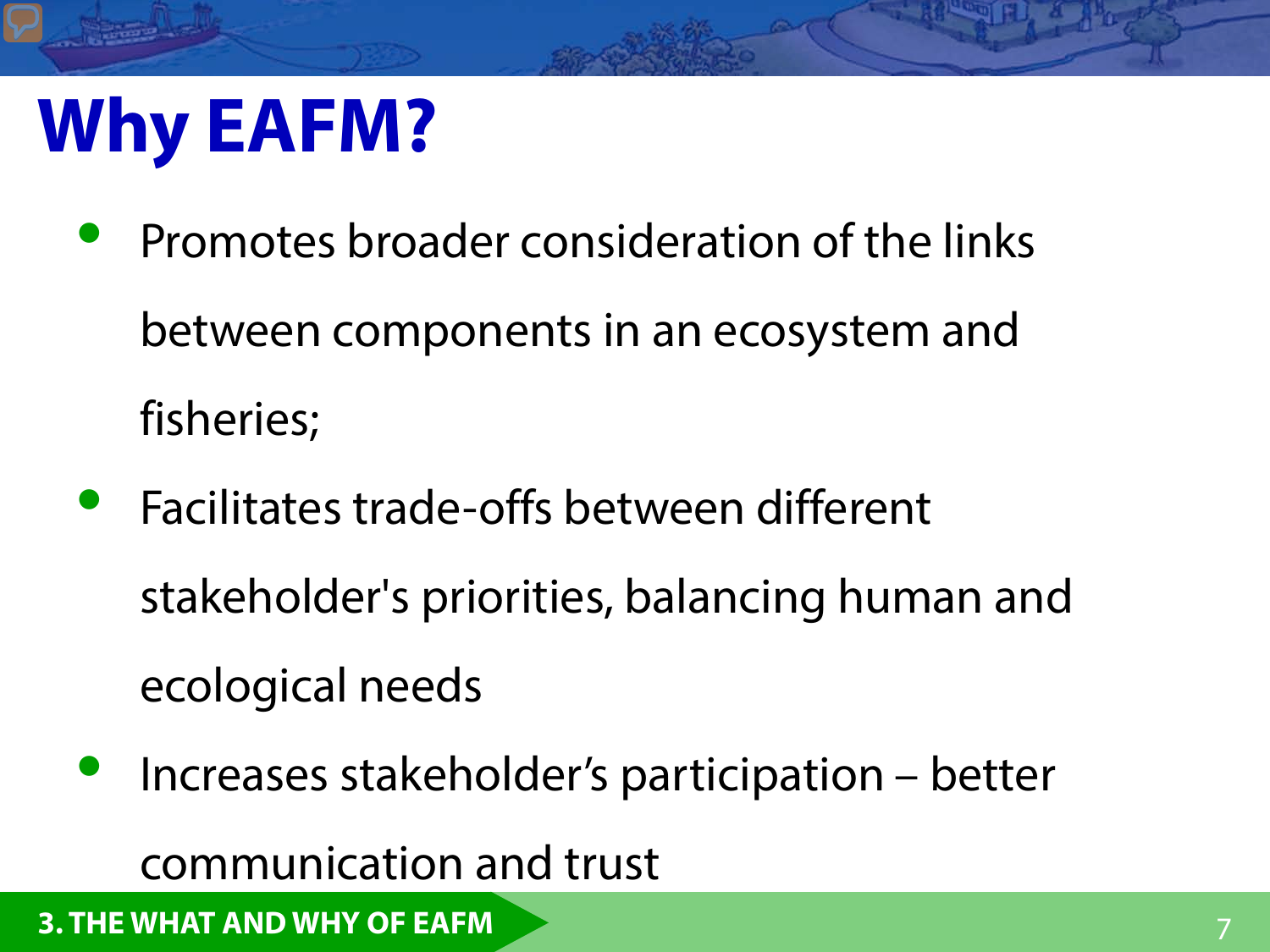## **Why EAFM contd.?**

- Enables recognition of larger-scale, longer-term issues and their solutions
- Increases support for better governance
	- Can lead to better compliance and enforcement
- Reduces conflicts, especially between different fishery sub-sectors and other sectors
- Helps access to financial resources for fisheries
	- Good planning and momentum fosters support from governments, donors and NGOs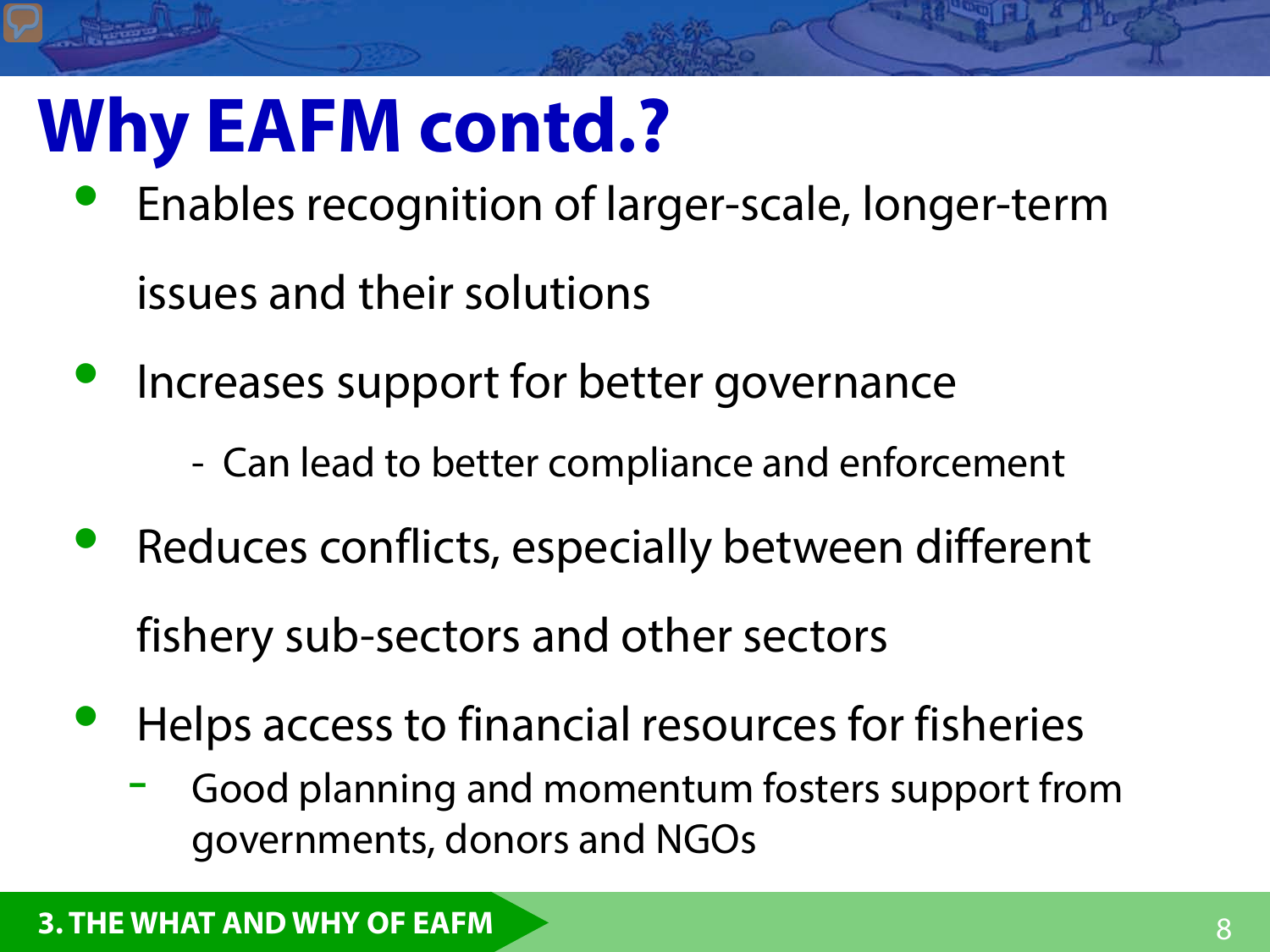## **Other management approaches**

### **Co-management:**

- a partnership arrangement between government and other stakeholders for management

- forms part of EAFM

#### **Integrated coastal management (ICM):**

- an ecosystem approach to managing a coastal area
- links with EAFM in the coastal zone.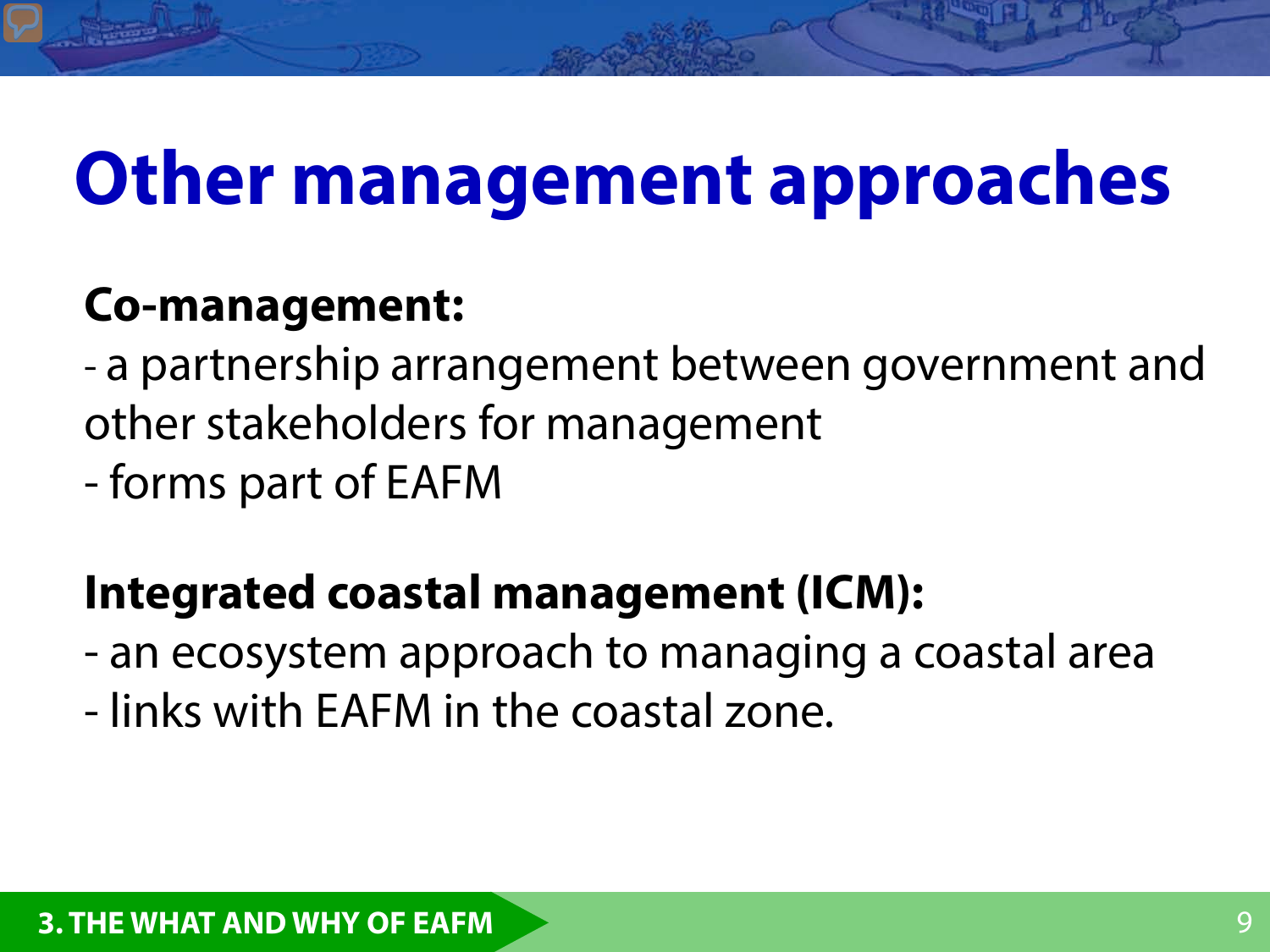## **Other management approaches contd.**

## **Marine spatial planning (MSP):**

- planning that allocate user access based on the spatial and temporal distribution of human activities

- an important tool for EAFM (zoning)

## **Marine protected areas (MPAs):**

- a clearly defined area to achieve conservation of nature, with associated ecosystem services and cultural values

- another important tool for EAFM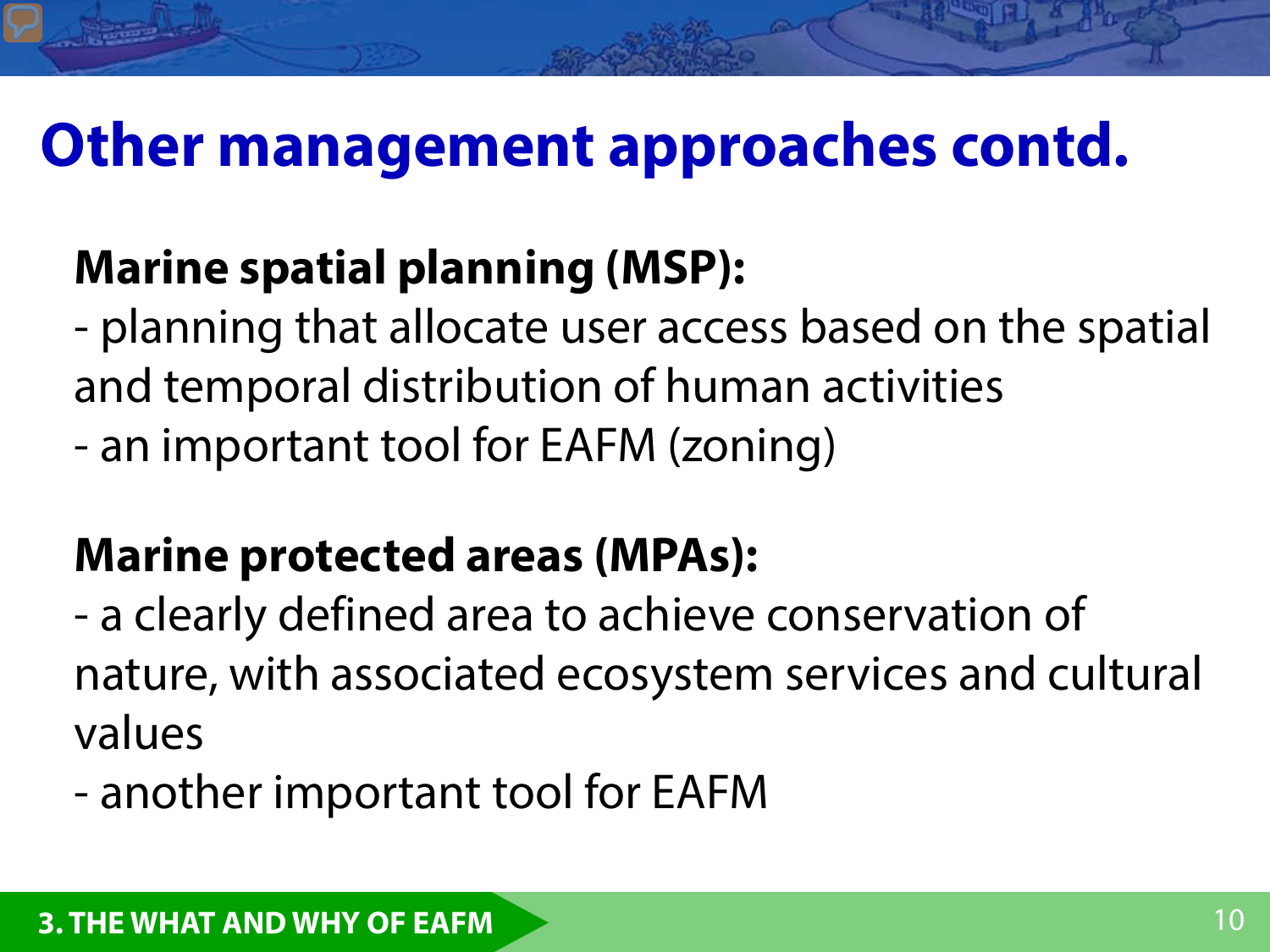## **EAFM complements other approaches**



**3. THE WHAT AND WHY OF EAFM**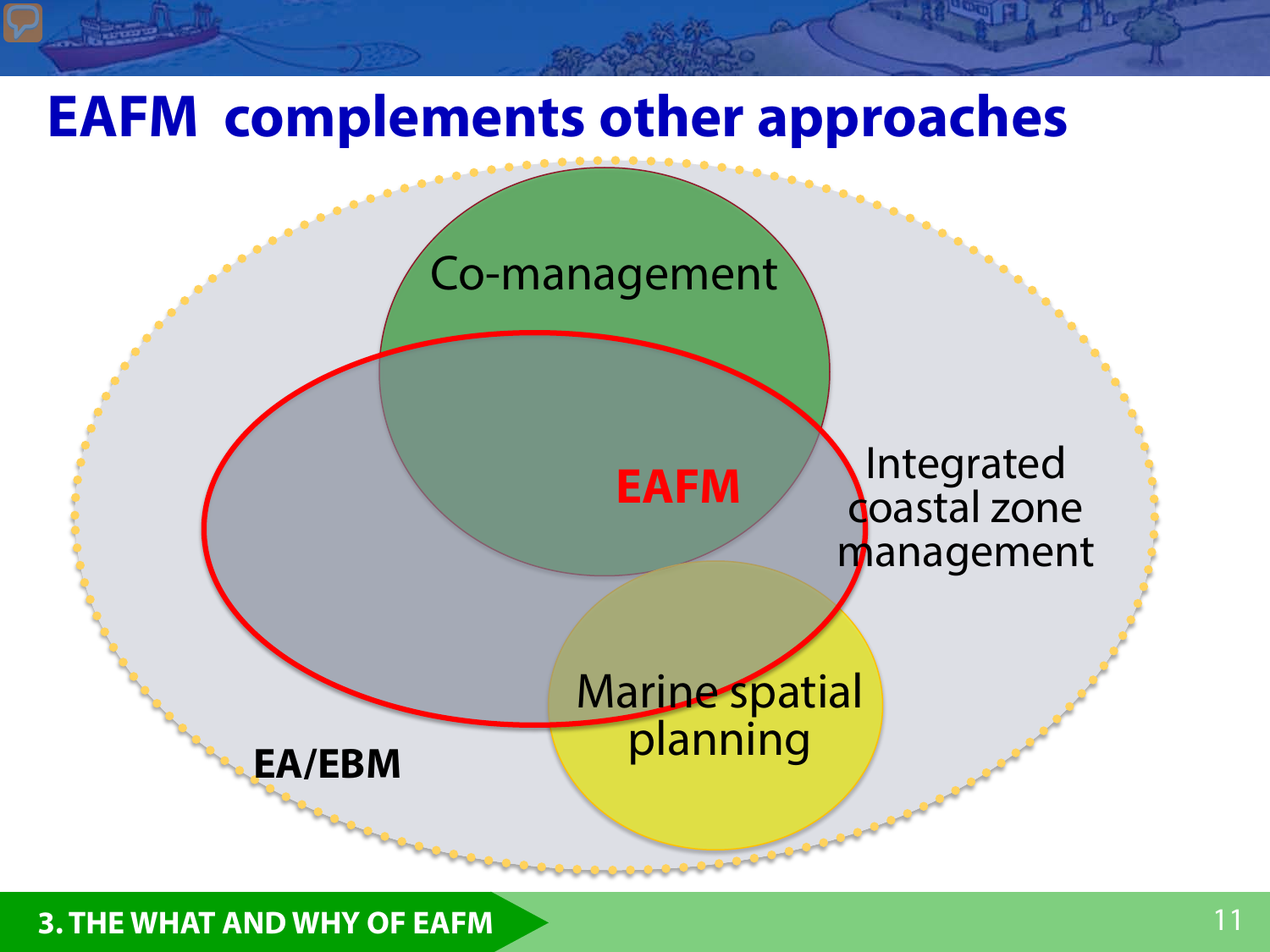#### **REMBEMBER EAFM IS FINDING THE BALANCE**